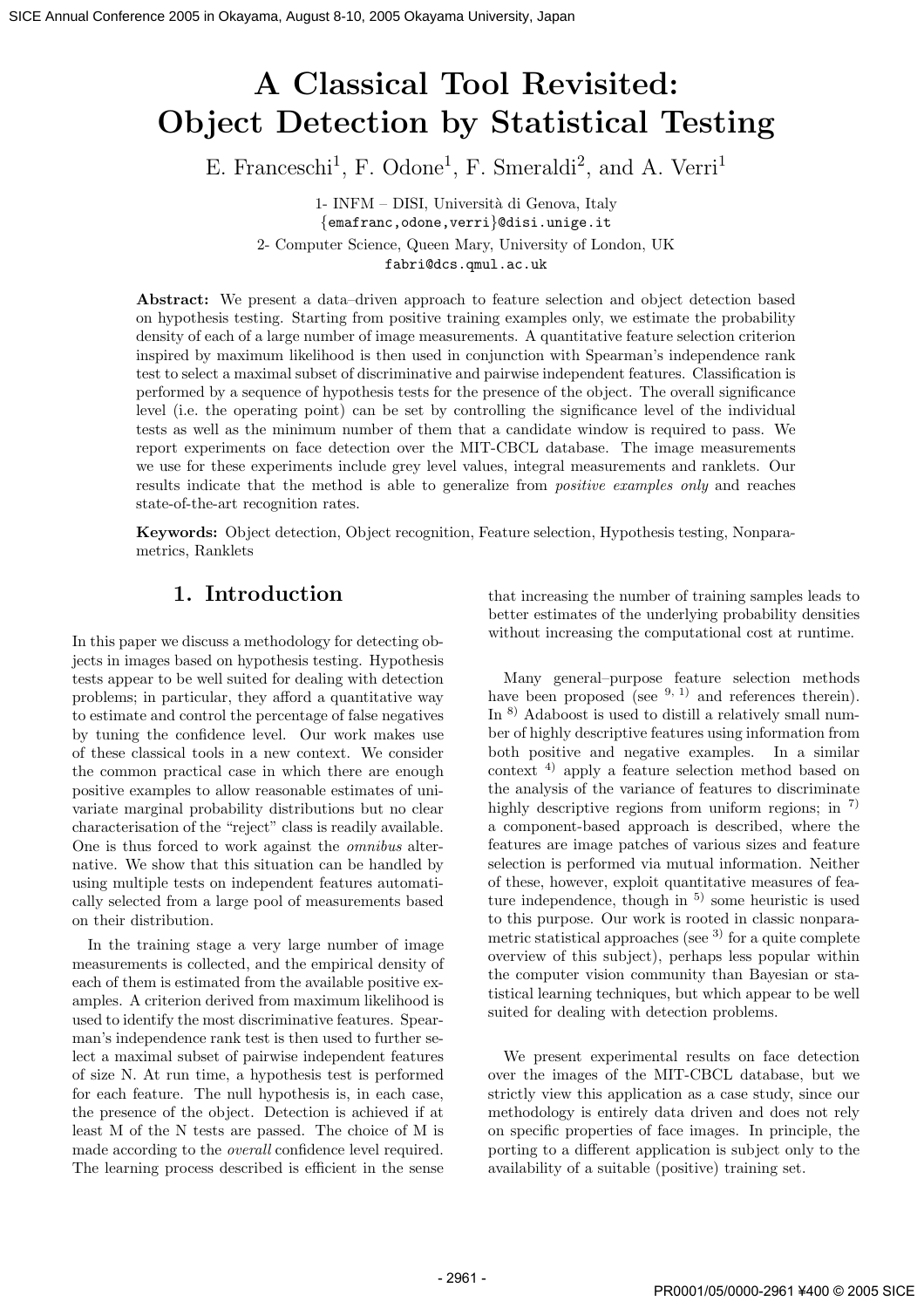

Figure 1: The dashed areas of the distribution  $p(x)$  contribute to the "tail" (or the reject region)  $t \leq t_{\alpha}$  of the distribution  $f$  defined by Eq. 1.

# 2. Statistical background

### 2.1 Testing against the *omnibus* alternative

Hypothesis tests rely on the basic assumptions of knowing the probability distribution of the observable under the null hypothesis and a model for the alternative against which the test is run. Possibly the most common choice for an alternative is the shift model, effectively leading to one- or two-sided tests such as, for example, the Student's one-sample t-test.

While density estimation is a recognised research topic in itself, the choice of the alternative is generally relegated to the (oftentimes unprincipled) collection of a set of ad–hoc negative examples. In this work, we restrict ourselves to the simple case in which the univariate densities  $p(x)$  of our measurements can be satisfactorily approximated by an histogram over the positive training data, and take a more principled stance on the alternative instead.

To this aim, we perform a change of variables and define the probability density function  $f(t)$  as

$$
\int_0^t f(z)dz = \int_{-\infty}^{+\infty} p(x)U_0(t - p(x))dx \qquad (1)
$$

where  $U_0(\cdot)$  is the unit step function. For a fixed  $t \geq 0$ , the integral on the l.h.s. is equal to the probability of the event  $D_t = p^{-1}([0,t])$  (see the dashed area in Fig. 1). We then perform a one-sided test on  $f(t)$  instead than on  $p(x)$  — rejecting the null hypothesis for values of t lower than a critical value  $t_{\alpha}$ . Effectively, this implements the maximum likelihood principle by rejecting the null hypothesis if the observable  $x$  falls in a region of small probability (see Fig. 1). As usual, the significance level of the test is given  $\alpha = \int_0^{t^{\alpha}}$  $\int_0^t f(t)dt$ . Note that by Eq. 1 the tail of  $f$  may account for disjoint intervals of  $p(x)$  on the x-axis (see again Fig. 1).

#### 2.2 Spearman's independence rank test

An effective way to estimate independence between two observables (in our case, image features) that may have different measurement units is provided by Spearman's independence rank test 3) .

Assume we are given  $n$  realisations of two random variables, R and S. Let  $\pi_R(r_i)$  and  $\pi_S(s_i)$  represent the rank of each observation among those of the respective variable.

 $\sum_{i=1}^{n} (\pi_R(r_i) - \pi_S(s_i))^2$ . The null distribution of D The Spearman's statistics  $\mathcal{D}$  is defined as  $\mathcal{D}$  = is obtained under the assumption that for independent variables all rankings occur with probability  $1/n!$ . For large  $n$  a Normal approximation holds, with the tails corresponding to correlated or anti-correlated variables (i.e., equal or opposite rankings). Thus one runs a test against the independence hypothesis with significance  $\alpha$  by checking whether  $\mathcal D$  deviates from its average by more than some critical value  $d_{\alpha}$ .

# 3. Feature selection

Assume we are given a training set of positive examples only for the object of interest, and a large set of possible image measurements (e.g. grey level values, wavelet coefficients, rank features). In this section we describe a selection procedure that distills a subset of descriptive and independent features for the problem at hand. In the first stage, after estimating the probability distribution of each image measurement from the training set, we select a subset of features according to the notion of saliency defined below.

#### 3.1 Selection of salient features

Considering the type of hypothesis test based on the probability density  $f$  of Eq. 1, a natural definition of saliency can be given in terms of  $t_{\alpha}$ . For a fixed significance level  $\alpha$ , the image measurement with the cumulative distribution leading to the highest critical value  $t_{\alpha}$  is assigned the maximum saliency. This criterion can be implemented by ranking the features of a given family based on  $t_{\alpha}$  and retaining only a certain fraction or number of the top features.

#### 3.2 Selection of independent features

This second step aims at selecting a subset of independent features out of the salient features identified in the first step. The reason for this is to reduce the number of features without compromising the power of the final test.

This selection is performed by computing the Spearman's statistics for all pairs of features of the same category (grey levels, wavelets, etc). For each category, a graph is built of which the single measurements represent the nodes. Given a threshold  $0 < \tau < 1$ , two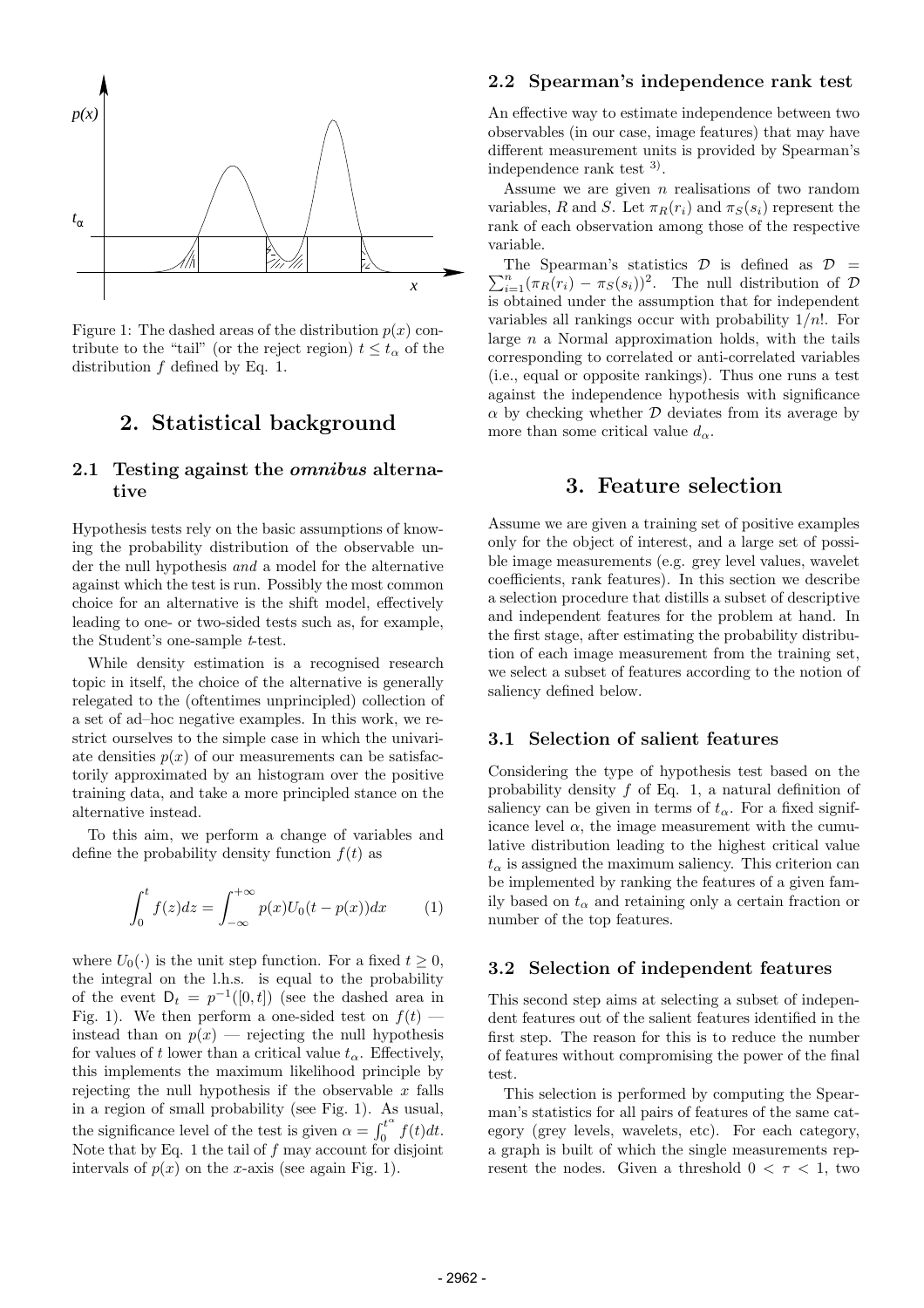nodes are joined by an edge if the corresponding features don't reject the independence hypothesis with a level of significance lower than  $\tau$ . Finally, maximally complete subgraphs — or  $cliques$  — are located in each graph. The nodes of the clique correspond to features that are pairwise independent with confidence greater than  $1 - \tau$ .

# 4. Testing for the presence of the object

Detection is achieved by performing a hypothesis test of the type described in Section 2.1 for each image measurement. The null hypothesis is, in each case, the presence of the object.

The idea is to gather evidence for rejecting the null hypothesis — that is, that the image represents the ob- $\chi$  iect of interest — by testing the N selected, independent features in a sequence. An object is detected if at least  $M$  of the  $N$  tests are passed. The overall significance level depends on M as well as on the single tests. In general, we will want to choose a high level of significance for the single tests, so that each of them acts as a "weak classifier". The operating point of the system can then be tuned by varying M.

# 5. Experiments on face detection

In this section we specialise our method to the case of face detection. We use the CBCL-MIT database for training (feature selection) and validation  $<sup>1</sup>$ .</sup>

### 5.1 Feature extraction

In the present set up, for each image patch of size  $19 \times 19$ (the size of each of the 2431 images in the training set) we compute the following collection of features: (i)  $19\times19=361$  grey values features (one for each image location),  $(ii)$  19 vertical, 19 horizontal, and 37+37 diagonal tomographies, for a total of 112 tomographic features, and (iii) 5184 horizontal, 5184 vertical, 5184 diagonal ranklets, for a total of 15,552 ranklet features. Overall this amounts to estimating about 16,000 features.

Tomographies are integral measurements, or averages of image grey values computed along specific directions (at the moment limited to vertical, horizontal, and  $45^\circ$ ) diagonal). For both grey values and tomographies we first equalise images to attenuate the effect of illumination changes.

Ranklets are a family of orientation selective rank features designed in close analogy with Haar wavelets  $6$ : in particular, the three orientation channels correspond. Whereas Haar wavelets are a set of filters that act linearly on the intensity values of the image, ranklets are



Figure 2: Selected salient features (left to right): the support of the best three diagonal, horizontal and vertical ranklets respectively. The value of the features on the left is distributed around zero: these features capture the symmetry of the face.

defined in terms of the relative order of pixel intensities and are not affected by monotonic transformations of the grey levels.

The current collection of image features is not exhaustive and can be enriched; we simply regard it as a starting point for validating our method.

### 5.2 Feature selection

After the selection of the most salient features ranked according to the procedure described in the previous section we are left with 300 grey values, 112 tomographies, 4000 horizontal, 4000 vertical, and 1000 diagonal ranklets. The supports of the more salient nine ranklets are shown in Figure (2).

The subsequent selection of maximal cliques of independent features (with  $\tau = 0.5$ ) left us with  $(N =)$  84 grey values, 43 tomographies, 63 horizontal, 75 vertical, and 83 diagonal ranklets.

### 5.3 Testing for the presence of a face

We validated the face detector on the test set of the MIT-CBCL database, that consists of 472 faces and 23,573 non-faces. Since all images are  $19\times19$  pixels the question is simply whether, or not, an image is a face image.

We first ran our experiments using features from one category only. The results shown in Fig. 3 as ROC curves indicate that grey values and horizontal and vertical ranklets appear to perform better than tomographies and diagonal ranklets. The ROCs were obtained by varying the significance  $\alpha$  of the single test. Results not included here clearly show that the ROC curves obtained using the same number of features drawn randomly from each category lead to inferior performances.

Combining horizontal and vertical ranklets (138 features or tests all together) leads to the highest classification accuracy (see Fig. 4;  $EER = 8\%$ ). In the same figure we also displayed the results obtained by using the first 72 principal components of the 138 features and measuring the Mahalanobis distance from the centroid. The PCA-based procedure appears to perform slightly better than the proposed technique (EER  $= 6\%$ ). This is consistent with the fact that the independence test

<sup>&</sup>lt;sup>1</sup>The training and (positive) test sets we use have been randomly sampled from the database to ensure they are identically distributed.